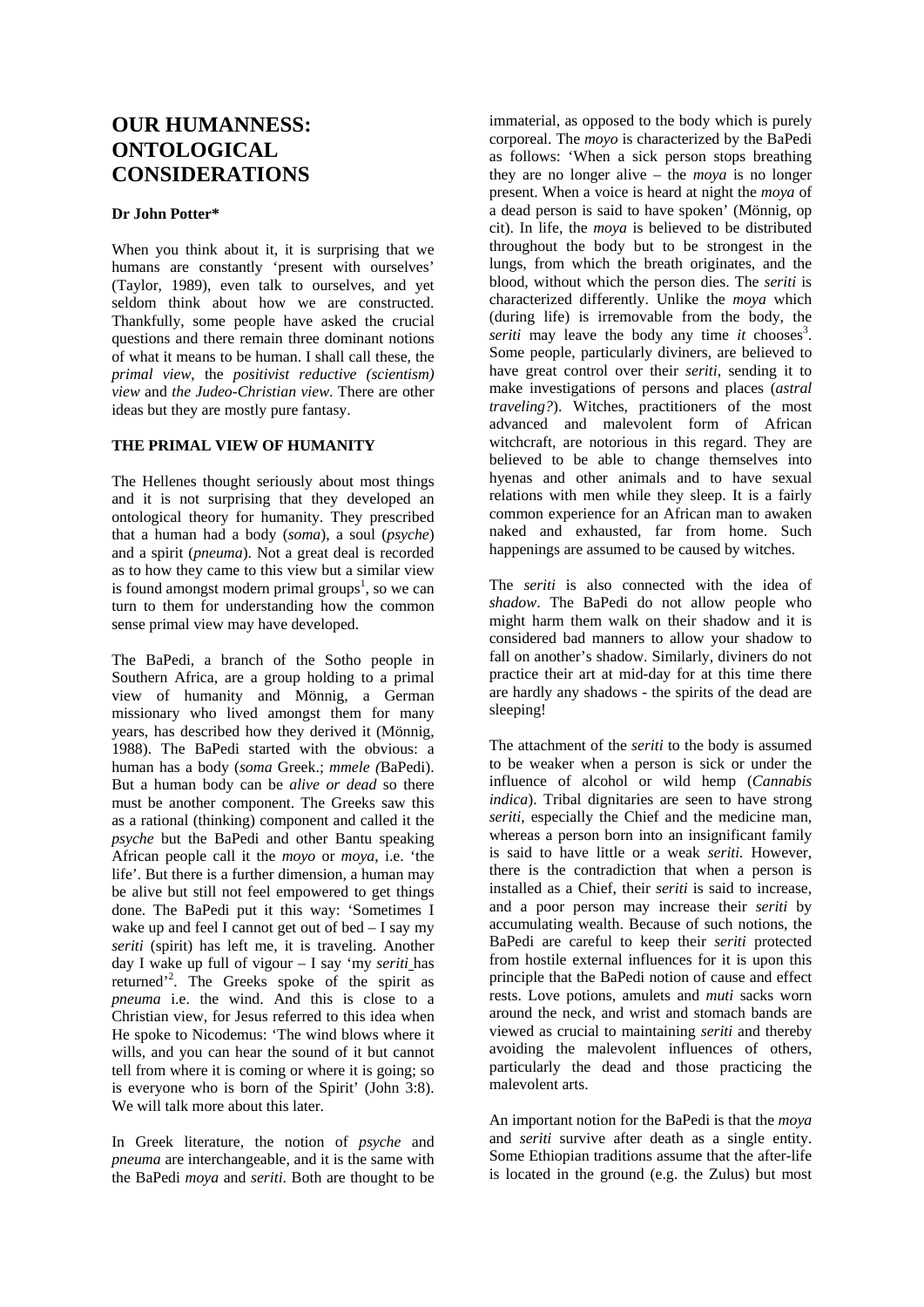say that it dwells in a shadow world located in the sky, specifically where the sun sets in the west. From this springs the whole tradition of the ancestors and the involvement of spirits in the affairs of the living.

# **THE POSITIVIST (REDUCTIVE) ACCOUNT OF HUMANNESS**

It is in the nature of things that humans are obliged to examine the world around them, but to look is not necessarily to see. In the  $5<sup>th</sup>$  Century BC some Hellenes began to approach the matter of perception in a disciplined manner, taking the position that the *cosmos* may only be understood by *examination*. Philosophical ideas about the *cosmos* were dismissed along with the myths and legends that claimed the minds of the people of that time<sup>4</sup>. At a much later time their approach has been labeled positivism or positivist scientism by Auguste Comte (1798-1857). It is a tradition that has profoundly influenced Western thinking to the present time.

With regard to human ontology, positivism argues that, if we wish to know *what* humans are, what we need to do is examine human bodies, doing away with theories like 'mind' and 'spirit', as these are fantasies that cannot be sensed or explained by corporeal processes. For the positivist, there is no life apart from chemical processes and nerve impulses, hence the term 'reductive' being applied to this view.

# *The Ionian 'Dawn'*

The 6<sup>th</sup> Century BC was a notable period. On the political front, the Egyptians regained control of Egypt, Cyrus the Mede (538 BC) permitted the Jews to return to Jerusalem (Ezra 1:1-2), the Athenians (510 BC) established a notable form of democratic government called the *ecclesia* and six months later (509 BC) the Romans established a similar form of government they called the *Senatus Populus Que Romanus* (SPQR), the Senate and People of Rome. Busy and notable times in which one could be excused for not noticing that on the Aegean fringe of the Anatolian mainland three notable 'scientists' (*scientio*, Gk. = to know) had emerged. Together with a fourth person from Ephesus, these men birthed a science of natural philosophy aimed at providing a *purely naturalistic interpretation* of the universe. In its beginnings it had strong ties with the common sense view but over time it developed principles that led it to hypothesize a very uncommon view of the world around us.

Thales is regarded as the founder of the positivist school. To him is attributed the proposition of the First Principle that *everything is derived from water*. The earth he saw to be a flat disk floating on water, with water above (where else could the rain come from) and water vapour all around. The sun, moon and stars he hypothesised to be vapour in a state of incandescence.

A second figure of importance was Anaximander. He worked from the proposition that natural things consisted of four elements *deriving from a common indeterminate primordial substance*. These elements he saw to be stratified: *water* (the sea) floated on *earth*, *mist* (air) sat on water and *fire* (the active element) was all encompassing. As pressure built up in the primordial substance, the 'skin' broke to form wheels of fire enclosed in tubes of mist that encircle the earth. Holes in the mist allow us to see the fire inside as heavenly bodies. An eclipse is simply the partial or complete closing of one of these holes. Anaximander argued that fish were the first animals - that, as parts of the earth dried, fish adapted to produce land animals and eventually humans. In his proposal of a common indeterminate substance and his evolutionary view of the development of life, Anaximander was innovative in the extreme. His hypothesis of a primordial substance anticipated the Big Bang Theory of modern physics and his evolutionary hypothesis looked forward to Darwin.

The third and last great Miletian natural scientist was Anaximenes. He plumped for *mist* as the First Principle. He saw mist getting harder as more of it was packed into a confined space, producing first water and then earth. That is, he hypothesised *rarefaction* and *condensation* as the crucial processes in the transformation of matter and noted the involvement of fire in these processes – heat accompanies rarefaction and cold accompanies condensation.

The fourth Ionian of note was Heraclitis of Ephesus. He proposed fire as the First Principle but his main contribution was to provide an explanation of 'why things stay where they are' via an hypothesis of *tension*. Taking his cue from the strings of a bow or lyre, he argued that there is a force in matter that moves elements on an *upward path to fire* and an opposite force that *moves them down to earth*. Existence is dictated by a balance of these forces – everything flows!

## *Hippocratic Medicine and the Full Emergence of Positivist Science*

The foundational work of the Ionian natural scientists led other workers to develop a positivist approach to healing. The move is attributed to Hippocratis but there were several positivist schools of healing in Greece in the  $6<sup>th</sup>$  Century BC,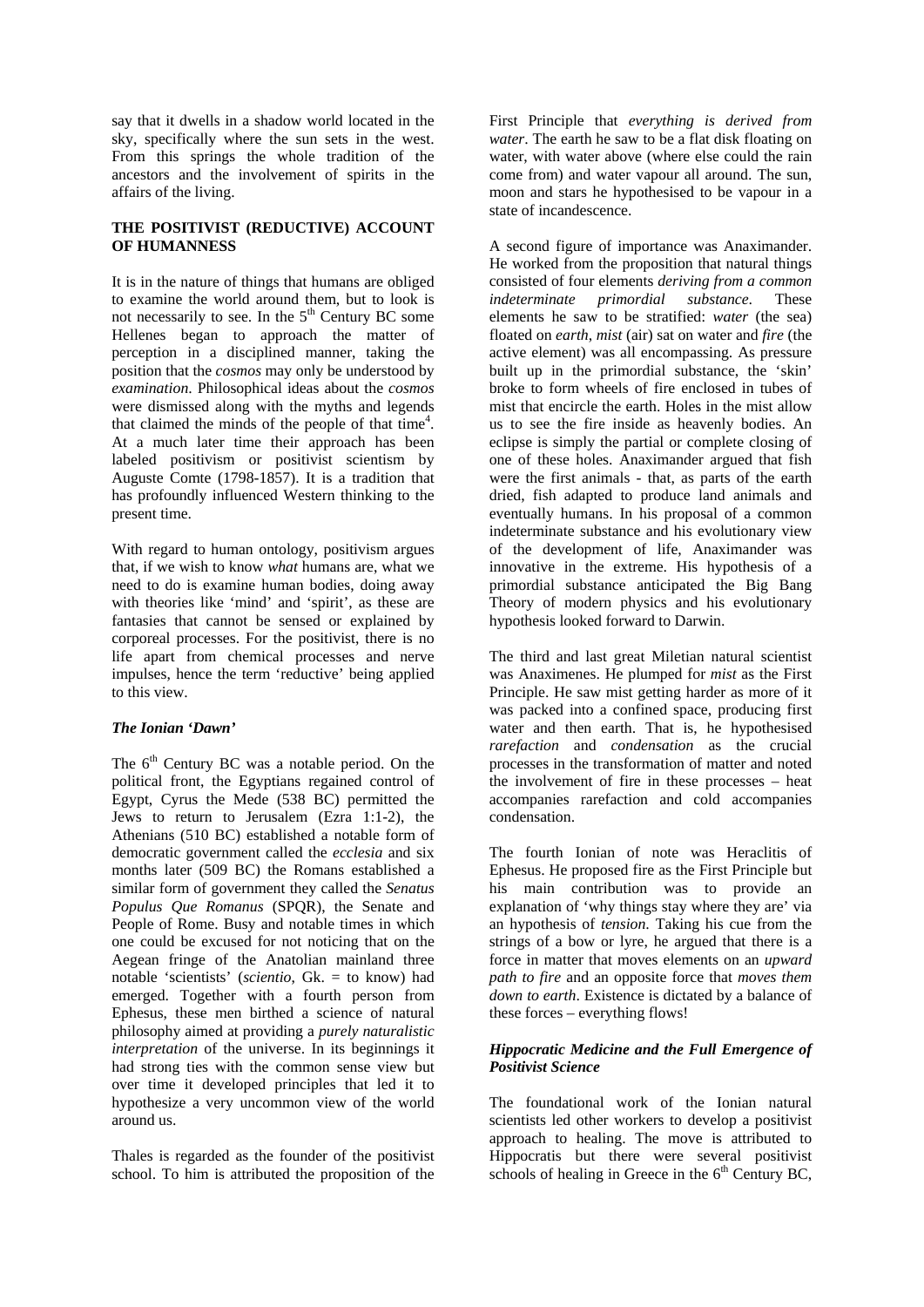all of them in conflict with the other main healing practices of the times, viz: prayer to the gods, gymnasia, and philosophical counseling.

With regard to prayer, many Greeks in the  $6<sup>th</sup>$ Century BC believed that healing was available via the god Aesculapius (the god of life and death  $=$  the Hindu Shiva) whose sign is the serpent (after Moses in the Wilderness, Numbers 21:9). The priests of Aesculapius survived by persuading humans that diseases and misfortune were the direct result of divine judgment and that cures could only be gained by placating the gods. While some Ionians chose to have nothing to do with myths and magic (Thales et al, above) countless others followed the Aesculapian tradition, especially when they became ill! And we note that attributing sickness to God's judgment is evident in our own time, even amongst sophisticated Westerners!

Greek gymnasia attendants had an extraordinary knowledge of human anatomy. They provided massage, direct interventions in the case of dislocations and sound advice on diet and systems of exercise. The Hippocratic tradition was helped in that gymnasia attendants were often extremely rough with patients, probably because the general populace regarded them as menials!

The *a priori* notions of philosophers also played a part in healing. The Pythagorean School thought the number 4 was crucial. Building on their mathematical reflections, they identified *four powers* in humans: the power to reproduce, the power to grow, the power to sense and the power to reason. These were seen from nature to be a hierarchy in that plants had the first two, animals the first three and humans all four. This hierarchy they saw further confirmed by their *position* in the human body. The sexual organs were regarded as the lowest power (and 'dirty' by their association with excretion), the power to grow was in the navel, emotions and feelings were in the heart and reason in the brain (the highest power). This thinking led to the notion that a human is not one entity but a composite being evidencing several parts and powers of a distinctive kind. These ideas are still very much with us, e.g. we still speak of 'higher education' and in some quarters sexual activity is still regarded as unmentionable.

The Hippocratic schools discarded all the above on the ground that they were inadequate for dispensing healing and tended to treat patients as objects rather than persons; the Hippocratic Oath required physicians to be *caring*. They had several objections to philosophical physiology. Firstly they argued that philosophical ideas are *unnecessary* seeing healers have all the means at hand to

discover principles and methods and to determine which of them are useful for relieving sickness and pain. Secondly, they found philosophical views *too narrow in diagnosis*. In fact, Hippocratic technicians were appalled at the sheer ignorance of philosophers, who seemed not to know that:

'…it makes a difference to a man's body whether the bread be of bolted or unbolted flour, whether it be winnowed or un-winnowed wheat, whether it be kneaded with much water or little, whether it be thoroughly baked or under baked. Each of these differences produces in a human an effect and a change of one sort or another, and upon these differences is based all dieting of humans, whether the patient be in health, convalescent or ill' (Farrington, 1949).

Thirdly, for the Hippocratic technician, *a technique must give a result* if it is to be taken seriously. If something worked it was proof that the technician understood nature. It was one thing for the philosopher to build a cosmology out of the observation that water could become ice under certain conditions - a doctor's ideas were constantly *under test in real life situations*. For the Hippocratic Schools the *first duty* was to *heal the sick*, not to study disease.

Hippocratic medicine reinforced the positivist scientific method by its practice of addressing sensation first and intellect second but it did allow that through experience one may devise a theory and subsequently a law. In medical science terms this may be stated as follows: (1) observation and experimentation are the way to discover the truth about human nature, not *a priori* propositions; (2) the criticism that internal complaints cannot be observed is met by arguing that what escapes the eyesight may be mastered by the 'eye of the mind'; the attendant can diagnose dysfunctions by reasoning based on symptoms such as roughness or clearness of voice, rapidity of respiration, and the character of discharges - smell, colour, etc.; and (3) the healing arts are aided by compulsions that constrain the body to give up its secrets, e.g. getting the patient to run up a hill. In the early 21st Century, Hippocratic medical practitioners hold fast to the above principles and by so doing maintain for themselves an honoured place in human society, not only because there is an ongoing need for health intervention but because they have persuaded us that the way to health is established through the scientific method. This has led to the view that a high degree of intellect and much study is required for diagnostic reasoning and medicos still build their reputation on the need for caring. Strangely, the profession has taken as its logo the sign of Aescalapius. Seemingly nothing has been left to chance!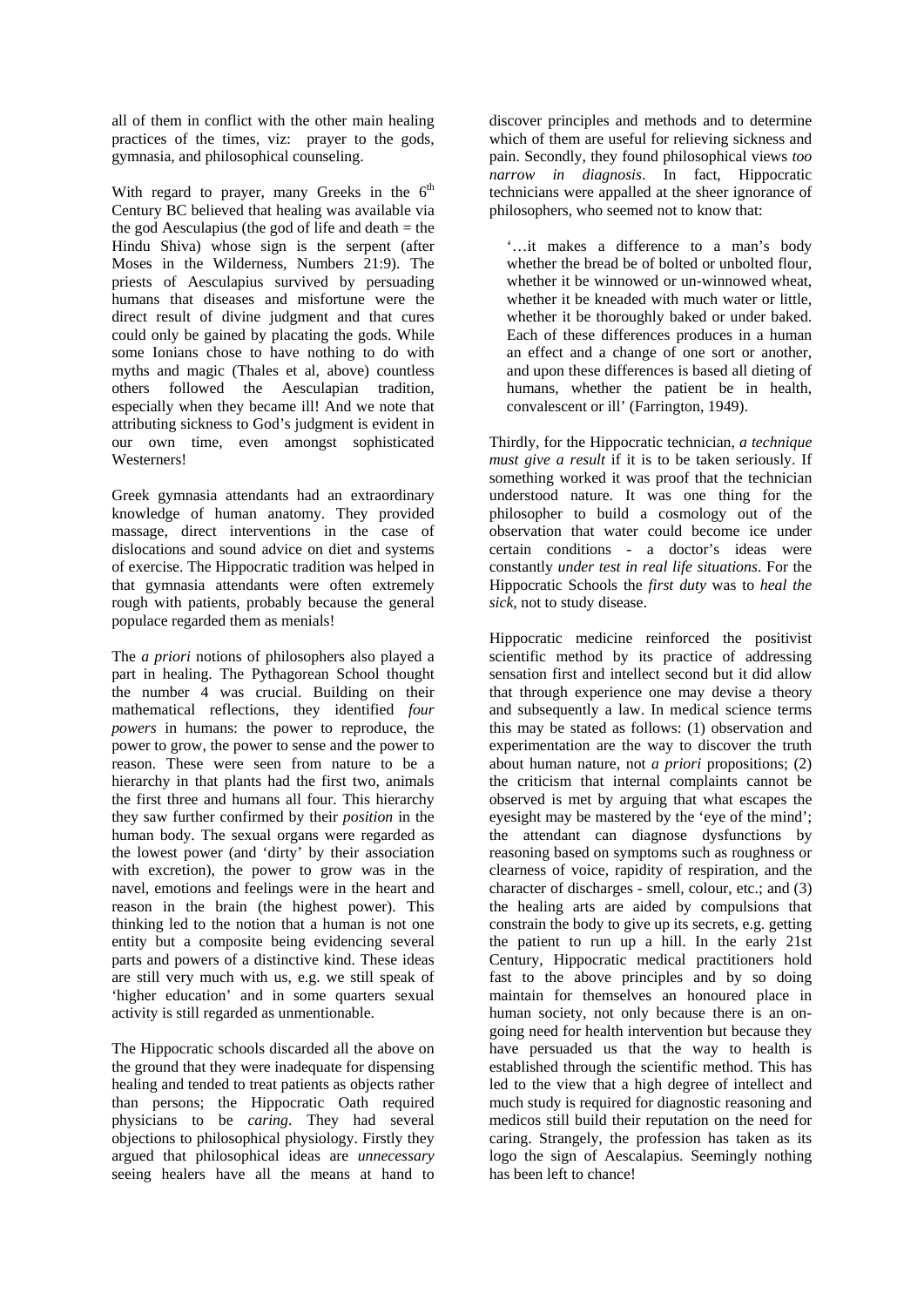The persistence of positivist thought in modern societies creates the ground for funding on-going medical research, for by this view it is by research only that the nature of our bodies (which to the positivist is equivalent to 'our selves') will be better understood. Of course, in making these comments we are speaking of the Western world, not the primal world where commonsense notions that disease is predicated on spiritual malevolence dominate. The two views of our nature survive side by side. Both have this distinction – they are hierarchical views that cannot be understood by the rank and file; years of study must be undertaken if a person wishes to practice as a *sangoma* or become a Western medical doctor.

#### *The Problem for Observational Science*

In their rejection of any form of magical intervention the Ionians looked forward to the Abbe Simon, Francis Bacon, Auguste Comte and the reductive sensationalism of Bentham, Darwin and Ernst Mach in the 19<sup>th</sup> Century AD. But were they justified in so quickly rejecting theorising? The Ionian position is weakened by its need to *invent abstract terms* to explain phenomena. Water and earth become *liquid* and *solid* and words like *rarefaction* and *tension* are definitely not concrete terms. Heraclitis recognised that 'the eyes and ears are a bad witness if the mind cannot interpret what they say' and, as Farrington (op cit) notes: '…once the distinction becomes clear, there is bound to be controversy as to which of the two, sense or reason, is the true method of approach to the understanding of nature'. The battle continues to the present time.

The body/mind problem is a case in point. Positivists are united in the belief that the human is solely a corporeal being but when it comes to the mind they have prescribed four contradictory positions: (1) the Radical Materialist View states that mental events are illusionary and body-mind problem not a problem at all; (2) the Pan-Psychist View argues that all matter exists with a mental or proto-psychical state, and therefore, being integral with matter, mental activity can have neither any independent existence from matter nor exert any influence upon it, e.g. you cannot cure a cold by positive thinking; (3) the Epiphenomenalist View sees mental states existing in relation to material happenings but saying nothing about causes, e.g. the football that I have may have been used by a super star but because I own it does not make me an expert footballer; and (4) the Identity, Central State or Psycho-Neural Identity View sees mental states existing as an inner aspect of material structures such as the brain nerve cells and neural actions and providing a sufficient explanation of brain-mind responses. All of these views are materialistic in that each of them safeguards the closed-ness of the material world; any suggestion of an immaterial self (soul or spirit) is categorically denied. At most, it is allowed that the conscious self, if such a thing exists, must be located in the neural tissue. None of them appeals as having real authority to explain a human's day to day experience but, if one chooses to take a positivist reductive view, one must hold to one view or another.

Many positivists take the view that the mind is solely associated with the brain. If this is so, it should be possible to discover which part of the brain is the most likely part for the mind to be located. Sir John Eccles, an Australian neurosurgeon, neurologist and Nobel Prize winner, spent a lifetime examining and operating on the brain. His conclusion was that, while it was clear that the human mind had no access to the corporeal world but *through* the brain,

"The happenings in the neural machinery of the brain do not provide a necessary or sufficient explanation of the totality of the performance and the conscious experience of the human" (Eccles, 1981).

By the use of radio tracer techniques, Eccles showed that the brain mantle, the *neo-cortex*, is composed of about ten thousand million neural cells oriented in modular columns running vertically in a 3mm thick layer. The immense potential of these two to three million modules may be grasped by comparing them with the potential of the eighty-six keys of a piano. But like the piano, independent modular events must be coordinated and it is significant that nowhere in the brain is there any mechanism for integrating the energy contained in the modules to coherent information. Each brain event is disparate, causing Eccles to argue that the mind must be immaterial and materialist views of the human essentially denied. But it remains difficult to convince the positivists!

# **THE JUDAEO-CHRISTIAN VIEW**

In contrast to the primal and positivist views, the Christian view of humanness provides an easily understood and profoundly practical explanation that relates well with common experience. It is like Newton's Laws of Motion – once you see it, you find it difficult to understand why you did not see it before! Charles Taylor, a leading philosopher in our time, has traced the history of Western man's efforts to understand his nature in a monograph entitled 'Sources of the Self" (Taylor, 1989). His ultimate conclusion was that there is a 'large element of hope implicit in Judaeo-Christian thought with its central promise of a divine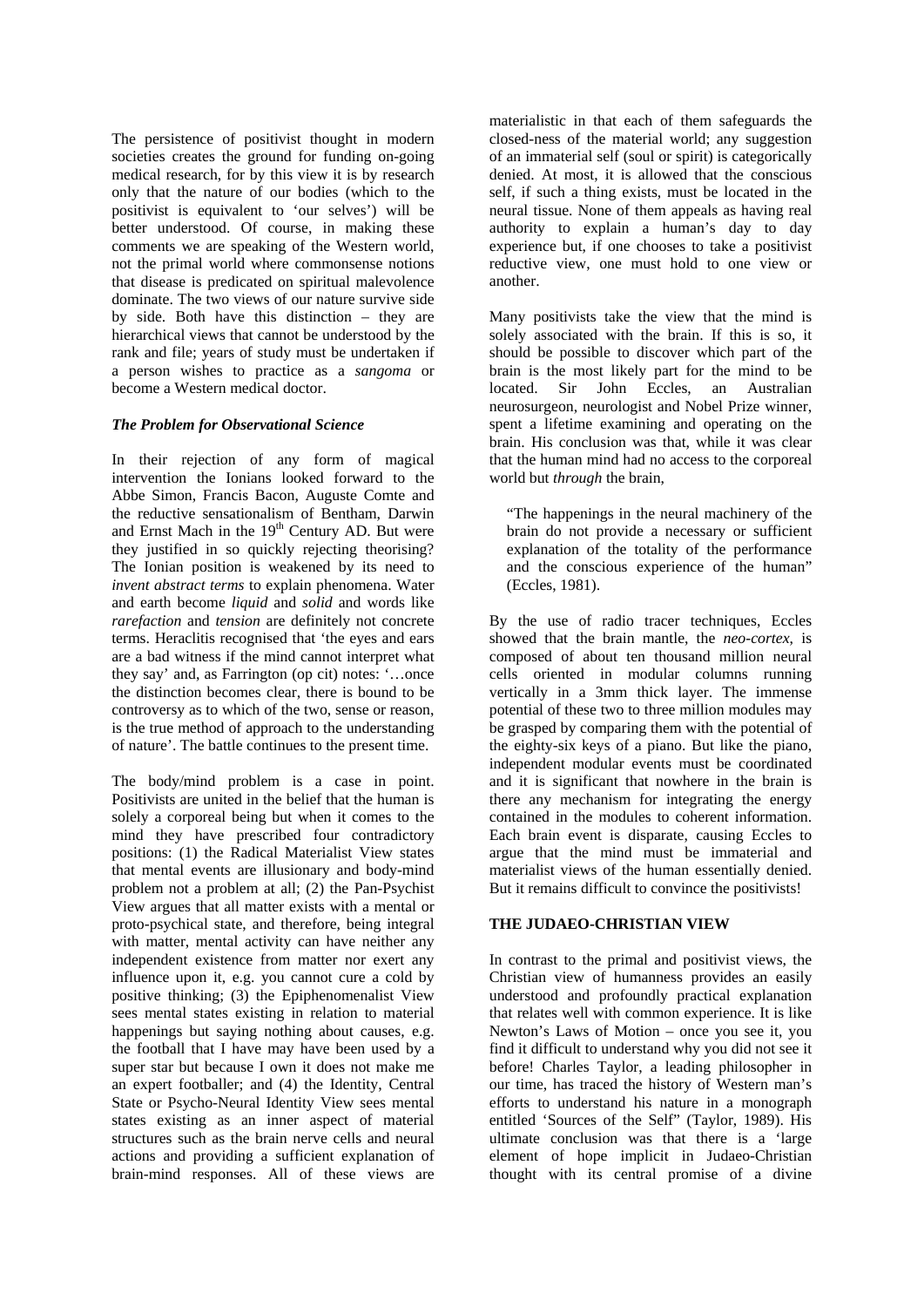affirmation of the human, more total than humans can ever attain unaided'. In other words, we need God's help if we want to know what we are!

The Biblical understanding of humanness is that we are constructed to be the temple/dwelling place of God  $(I \text{ Cor.6:13-20})^5$ . Paul tells us that this was always God's plan but only revealed after Christ had completed the work of redemption (Col.1:27). What does it mean to be a temple? To understand this we need to look no further than the Tabernacle in the Wilderness (Ex.25-40), for this provides a comprehensive explanation of how God intended that we should relate to Him. There are many points of interest in the Tabernacle but the essential elements are shown in Fig.1. There is an outer court with a gate, a bronze sacrificial altar, a bronze laver for washing and a container of oil for anointing those called to serve in the Holy Place. Inside the Tabernacle proper are found: (1) a Holy Place with furniture made of gold - a Table for Shewbread, a seven candle Minorah (Lampstand) and an Altar for burning incense; and (2) a Most Holy Place containing the Ark of the Covenant overshadowed by two golden seraphim and containing the Tablets of the Law, Aaron's staff and a pot of manna.



Fig.1: The Tabernacle in the Wilderness

It is clear that the Tabernacle in the Wilderness could not have been built to be a meeting place for the Church in the Wilderness, for the nation of Israel at the time numbered three million people. Rather, the Tabernacle was constructed as a place *for God to dwell amongst His people*, and this is confirmed by the fact that as soon as the Tabernacle was completed it was filled with the *Shekinah* Glory (Ex.40:33-35). Solomon's Temple, constructed to the same pattern, was also filled with the presence of God at its initiation service (I Kings 8:10-11). And at Pentecost, AD 29, the disciples of Jesus were similarly filled with the Holy Spirit as evidenced by them speaking in unknown tongues. From this evidence we conclude that a human has an outer court (body), a 'holy place' (soul, a rational being) and a 'most holy place' (spirit, a place reserved for the presence of God) - a conclusion that has strong links with the Primal view described above.

We are all aware that a human has a body and we can thank the positivist medical scientists for an expanding view of its astounding complexity and perfection (see Brand, 1980). We also find humans thinking and reasoning, with the firm conviction that by this means they can control and even change the circumstances of their lives – eliminating hostilities and enhancing the good. Over time, philosophers, psychologists and educationalists have recognized that there are different levels of thinking. The first level, sensory perception is automatic; St Augustine (1961) called it the *anima*, i.e. the vital principle – if we are not dead we are sensing. The second level is thinking about what we sense (the *animus* – the thinking principle). The task for the educationalist is to motivate individuals to exercise this faculty, for we do not think about everything we sense, rather we are selective. For instance, when driving a car, we see many things but only take note of certain things; it may be a street we need to find or an irresponsible driver whom we wish to avoid for fear of a collision. This leads us to a third level of thought, the *ratio*, that which distinguishes and interprets what we are sensing and a fourth attribute, the *mens*, the spring of action. The Judeo-Christian position is that thinking occurs in the soul, an immaterial rational being in which the *animus*, *ratio* and *mens* are located. But Augustine prescribes a fourth immaterial faculty – the *intellectus*, the faculty which may be enlightened by God. This is explicit in his description of his own ontological/epistemological journey:

"..By degrees I passed from corporeal bodies to the soul, which through the bodily senses perceives. Then to the inner faculty that receives representations from the bodily senses… and then to the reasoning faculty by which what is received from the sense of the body is referred to be judged. Here I found a problem in that judgment was a thing most variable. Within myself I cried out that the unchangeable was preferable to the changeable… and thus, with the flash of one trembling glance I arrived at That Which Is… there at last catching sight of your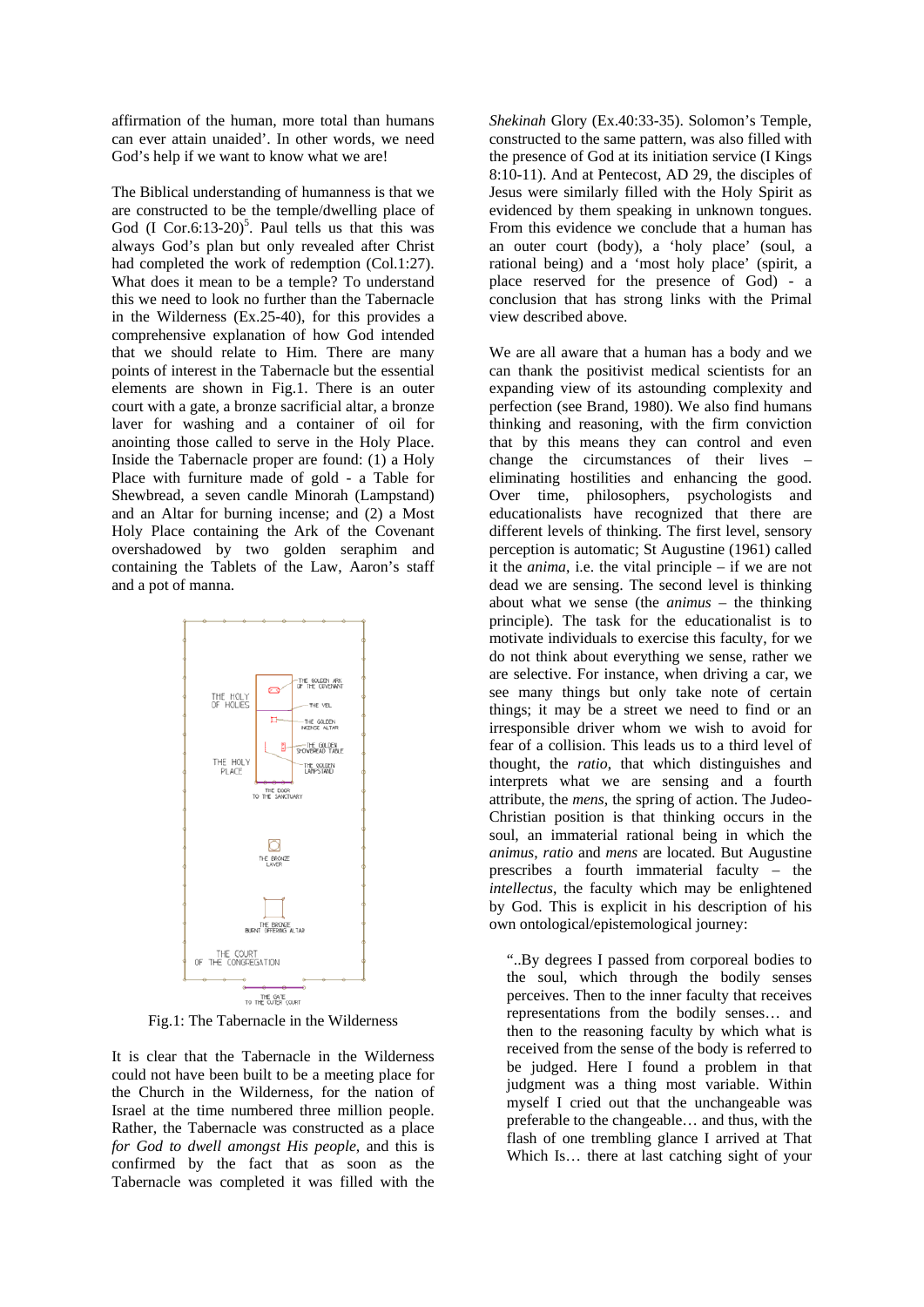invisible nature as it is known throughout all creation" (Versveld 1990, p.11).

This last step for Augustine was what Christians call the re-birth, the discovery of the *Logos* within. Nothing is the same after that experience. Now we know that we are not alone. The Creator Himself has whispered: 'I am here'! Regrettably, not everyone enjoys that blissful state. Some people are 'alive' but do not have the in-dwelling  $Spirt<sup>5</sup>$ . Their human spirit is empty and inoperative. We say that such a person is living *in sin*<sup>6</sup> . Being cut off from God they have no way of knowing that God exists, let alone experience His fellowship. That this state is possible is confirmed by Jesus who said that 'You must be born again' (John 3:3). Paul said it this way, 'If a man does not have the Spirit of Christ then he does not belong to Him' (Rom.8:9). Such people remain a 'natural man', the only information they have comes from the external via the senses.

Some people are *born again* but not *Spirit filled*, i.e. they have the Holy Spirit within (in their spirit) but are not aware of it. This is explicit in John 3:3: a person may *see* the reality of the Kingdom of God (John 3:3) but not 'know' God first hand. If we are to 'know' God the veil between the spirit and soul must be rent. The veil was incorporated by God to prevent any spirit other than the Spirit of God entering the human spirit. Even we ourselves cannot penetrate this region of our person (I Cor.2:11). Think about it, what can you tell me about your spirit?

Some people have *entered* into the *experience* of the Kingdom by the tearing of the veil (John 3:5). When Jesus died the veil of the Jerusalem Temple was rent from top to bottom (Matt.27:51-54); God did it. In the same way, the Holy Spirit can be guaranteed to break through the veil of every individual that seeks Him, *in His timing*. This happening sets up possibilities for regular communication between God and the *psyche* of the person concerned. Such a person is *born of water and the Spirit*; they experience a 'regenerative washing' and a flow of 'anointing' which results in an inner cleansing and the renewing of the mind (John 3:5, Titus 3:5). Out of their belly (Gk. *koilia*) flows a river of living water (John 7:37-39)!

The renewed human continues to relate to the *cosmos* via the senses but judges all things via eternal standards found within. Descarte argued that the senses deceive us but Augustine saw nothing of the kind. He saw the body created 'very good' and the senses reporting faithfully within their capability. His picture of the good life is as follows:

"God dwells in His unchanging unity. His perfection radiates in an ever increasing multiplicity, shot through by forms of beauty, goodness and truth. Number and harmony inhabit and form the reality of the world of bodies. Man is a kind of high priest of nature whose soul is knit to a body to watch over the creature. The senses of his body having contact with the external world but within himself he hears the concord of their numbers with truth and is enabled, because absolute truth sets the measure within, to verify the unchanging in the passing sounds within and without" (D'Arcy, 1957).

Within the human soul, there is a ubiquitous searching for understanding and enjoyment. But, if the soul is isolated from God the search is fruitless. For, left to itself, the soul is unable to comprehend either itself or the world around it. It is doomed to wander the earth seeking answers via the senses, giving the body mastery. And the body, having no life in itself, becomes undisciplined, its desires rampant, the organs of procreation become organs of shame (Gen.3:7).

The redeemed soul experiences the same pressures and temptations as the natural man but, in addition, finds within a struggle in the will – to obey the carnal or the spiritual. This has the potential to tear the soul in two, so the rational strategy is to take the way of escape – to reject the carnal and live out the interior life!

Augustine saw the inner experience of the love of God transforming the desires. He saw the reborn human continuing to experience fear, desire, pain and gladness but finding no condemnation in these things. He rejected the Epicurian delight in pleasure at all costs, and the Stoic pursuit of mental accomplishment for its own sake. He saw human welfare best served by bringing both body and soul into harmony with God's purposes. Such submission, in his view, did not deny human agency, rather it provided possibilities otherwise denied (Augustine, 1961).

This is what John the Apostle was talking about when he said that to 'as many as received Him to them gave He authority to become the sons of God' (John 1:12). Jesus is our example: 'The Son does nothing of Himself, whatever He sees the Father doing, this also does the Son in the same manner' (John 5:19). 'Behold what manner of love the Father has bestowed upon us that we should be called the sons of God' (I John 3:1). Some translations say 'children of God', but why argue about it? Whether sons or children, the important thing is that we find ourselves in God's family, drawing on an intimate relationship set up within us